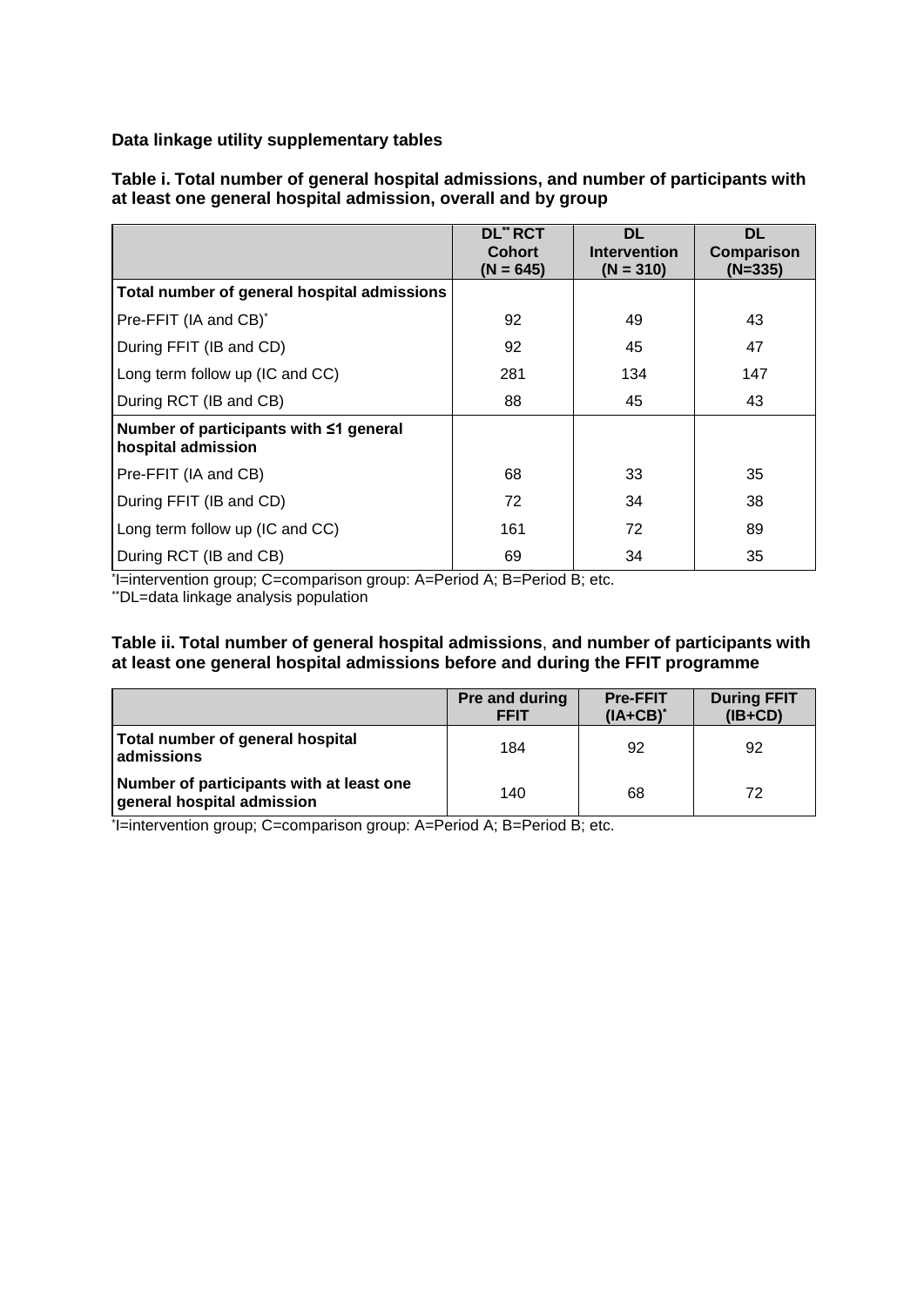|                                      |             | <b>DL" RCT Cohort</b>         | <b>DL</b> Intervention       | <b>DL Comparison</b>            |
|--------------------------------------|-------------|-------------------------------|------------------------------|---------------------------------|
| Pre-FFIT<br>(IA vs CB)*              | n (missing) | 645(0)                        | 310(0)                       | 335(0)                          |
|                                      | Yes [n (%)] | 68 (10.5%)                    | 33 (10.6%)                   | 35 (10.4%)                      |
|                                      | No [n (%)]  | 577 (89.5%)                   | 277 (89.4%)                  | 300 (89.6%)                     |
|                                      | p-value     |                               |                              | 0.9350                          |
| During FFIT<br>(IB vs CD)            | n (missing) | 645(0)                        | 310(0)                       | 335(0)                          |
|                                      | Yes [n (%)] | 72 (11.2%)                    | 34 (11.0%)                   | 38 (11.3%)                      |
|                                      | No [n (%)]  | 573 (88.8%)                   | 276 (89.0%)                  | 297 (88.7%)                     |
|                                      | p-value     |                               |                              | 0.8797                          |
| Long term follow up<br>(IC vs CC)    | n (missing) | 645(0)                        | 310(0)                       | 335(0)                          |
|                                      | Yes [n (%)] | 161 (25.0%)                   | 72 (23.2%)                   | 89 (26.6%)                      |
|                                      | No [n (%)]  | 484 (75.0%)                   | 238 (76.8%)                  | 246 (73.4%)                     |
|                                      | p-value     |                               |                              | 0.3273                          |
| <b>During RCT</b><br>(IB vs CB)      | n (missing) | 645(0)                        | 310(0)                       | 335(0)                          |
|                                      | Yes [n (%)] | 69 (10.7%)                    | 34 (11.0%)                   | 35 (10.4%)                      |
|                                      | No [n (%)]  | 576 (89.3%)                   | 276 (89.0%)                  | 300 (89.6%)                     |
|                                      | p-value     |                               |                              | 0.8310                          |
|                                      |             | Pre and during<br><b>FFIT</b> | <b>Pre-FFIT</b><br>$(IA+CB)$ | <b>During FFIT</b><br>$(IB+CD)$ |
| Pre-FFIT vs FFIT<br>(IA+CB vs IB+CD) | n (missing) | 1290(0)                       | 645(0)                       | 645(0)                          |
|                                      | Yes [n (%)] | 140 (10.9%)                   | 68 (10.5%)                   | 72 (11.2%)                      |
|                                      | No [n (%)]  | 1150 (89.1%)                  | 577 (89.5%)                  | 573 (88.8%)                     |
|                                      | p-value     |                               |                              | 0.7029                          |

# **Table iii. Comparison of participants with at least one general hospital admission, overall and by group**

\* I=intervention group; C=comparison group: A=Period A; B=Period B; etc.

\*\*DL=data linkage analysis population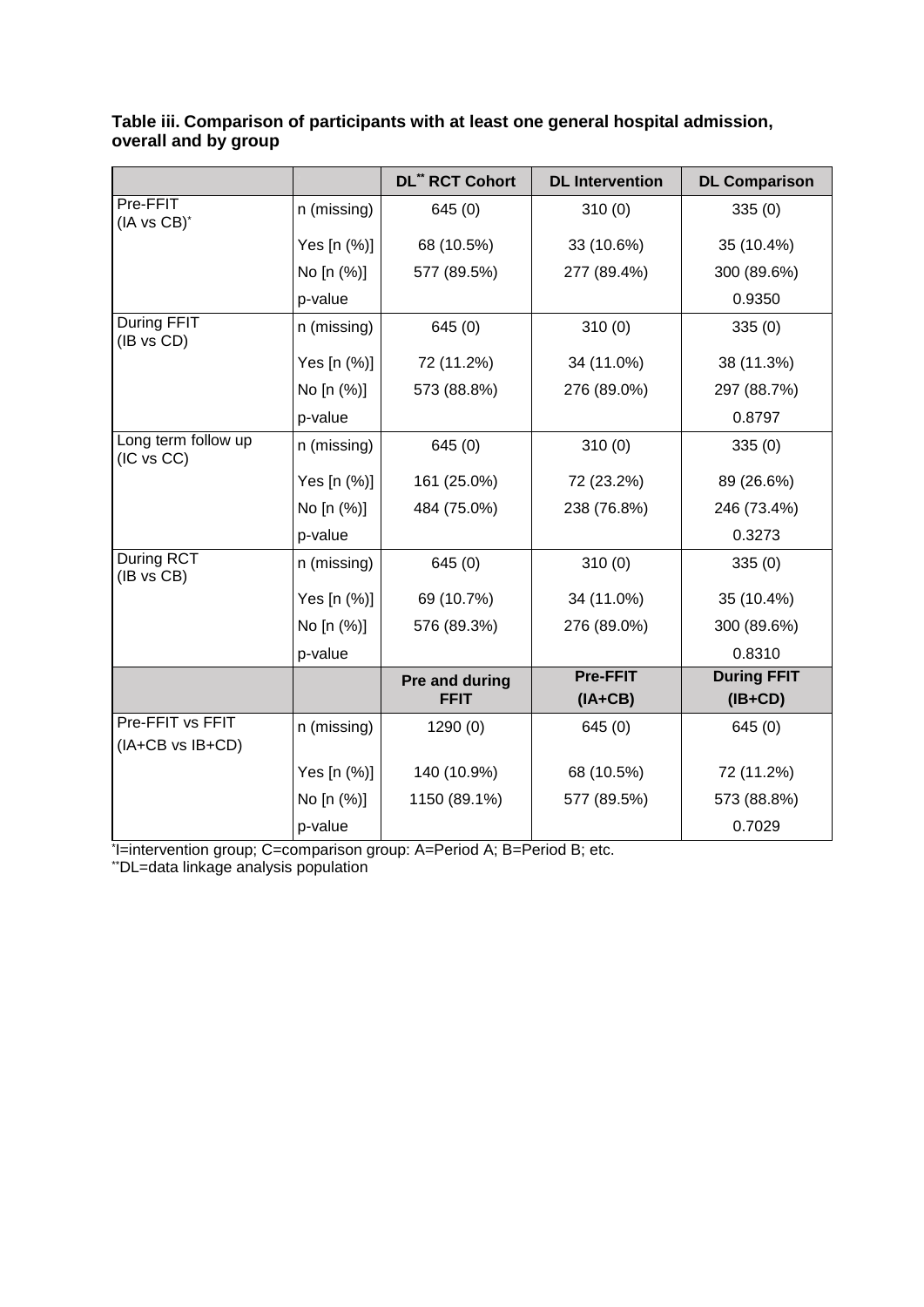# **Table iv. Comparison of frequencies of general hospital admissions, overall and by group**

|                                   |                         | <b>DL" RCT Cohort</b>         | <b>DL</b> Intervention       | <b>DL Comparison</b>            |
|-----------------------------------|-------------------------|-------------------------------|------------------------------|---------------------------------|
| Pre-FFIT (IA vs CB)*              | n (missing)             | 645(0)                        | 310(0)                       | 335(0)                          |
|                                   | 0                       | 577 (89.5%)                   | 277 (89.4%)                  | 300 (89.6%)                     |
|                                   | 1                       | 52 (8.1%)                     | 24 (7.7%)                    | 28 (8.4%)                       |
|                                   | $\overline{2}$          | 12 (1.9%)                     | 6(1.9%)                      | 6(1.8%)                         |
|                                   | 3                       | $1(0.2\%)$                    | $0(0.0\%)$                   | $1(0.3\%)$                      |
|                                   | 4                       | $2(0.3\%)$                    | 2(0.6%)                      | $0(0.0\%)$                      |
|                                   | 5                       | $1(0.2\%)$                    | $1(0.3\%)$                   | $0(0.0\%)$                      |
|                                   | p-value                 |                               |                              | 0.6592                          |
| During FFIT (IB vs CD)            | n (missing)             | 645(0)                        | 310(0)                       | 335(0)                          |
|                                   | 0                       | 573 (88.8%)                   | 276 (89.0%)                  | 297 (88.7%)                     |
|                                   | 1                       | 57 (8.8%)                     | 27 (8.7%)                    | 30 (9.0%)                       |
|                                   | $\overline{2}$          | 12 (1.9%)                     | 5(1.6%)                      | 7(2.1%)                         |
|                                   | 3                       | $2(0.3\%)$                    | $1(0.3\%)$                   | $1(0.3\%)$                      |
|                                   | 5                       | $1(0.2\%)$                    | $1(0.3\%)$                   | $0(0.0\%)$                      |
|                                   | p-value                 |                               |                              | 0.9460                          |
| Long term follow up<br>(IC vs CC) | n (missing)             | 645(0)                        | 310(0)                       | 335(0)                          |
|                                   | 0                       | 484 (75.0%)                   | 238 (76.8%)                  | 246 (73.4%)                     |
|                                   | 1                       | 98 (15.2%)                    | 48 (15.5%)                   | 50 (14.9%)                      |
|                                   | 2                       | 39 (6.0%)                     | 13 (4.2%)                    | 26 (7.8%)                       |
|                                   | 3                       | 15 (2.3%)                     | 5(1.6%)                      | 10 (3.0%)                       |
|                                   | 4                       | $5(0.8\%)$                    | $3(1.0\%)$                   | $2(0.6\%)$                      |
|                                   | 5                       | $1(0.2\%)$                    | $1(0.3\%)$                   | $0(0.0\%)$                      |
|                                   | 6                       | $1(0.2\%)$                    | $1(0.3\%)$                   | $0(0.0\%)$                      |
|                                   | 7                       | $1(0.2\%)$                    | $0(0.0\%)$                   | $1(0.3\%)$                      |
|                                   | 22                      | $1(0.2\%)$                    | $1(0.3\%)$                   | $0(0.0\%)$                      |
|                                   | p-value                 |                               |                              | 0.2463                          |
| During RCT (IB vs CB)             | n (missing)             | 645(0)                        | 310(0)                       | 335(0)                          |
|                                   | 0                       | 576 (89.3%)                   | 276 (89.0%)                  | 300 (89.6%)                     |
|                                   | 1                       | 55 (8.5%)                     | 27 (8.7%)                    | 28 (8.4%)                       |
|                                   | 2                       | 11 (1.7%)                     | 5(1.6%)                      | 6(1.8%)                         |
|                                   | 3                       | $2(0.3\%)$                    | $1(0.3\%)$                   | $1(0.3\%)$                      |
|                                   | 5                       | $1(0.2\%)$                    | $1(0.3\%)$                   | $0(0.0\%)$                      |
|                                   | p-value                 |                               |                              | 0.9676                          |
|                                   |                         | Pre and during<br><b>FFIT</b> | <b>Pre-FFIT</b><br>$(IA+CB)$ | <b>During FFIT</b><br>$(IB+CD)$ |
| Pre-FITT vs FITT                  | n (missing)             | 1290 (0)                      | 645(0)                       | 645(0)                          |
| $(IA+CB \text{ vs } IB+CD)$       |                         |                               |                              |                                 |
|                                   | 0                       | 1150 (89.1%)                  | 577 (89.5%)                  | 573 (88.8%)                     |
|                                   | 1                       | 109 (8.4%)                    | 52 (8.1%)                    | 57 (8.8%)                       |
|                                   | $\overline{\mathbf{c}}$ | 24 (1.9%)                     | 12 (1.9%)                    | 12 (1.9%)                       |
|                                   | 3                       | $3(0.2\%)$                    | $1(0.2\%)$                   | $2(0.3\%)$                      |
|                                   | 4                       | $2(0.2\%)$                    | $2(0.3\%)$                   | $0(0.0\%)$                      |
|                                   | 5                       | $2(0.2\%)$                    | $1(0.2\%)$                   | $1(0.2\%)$                      |
|                                   | p-value                 |                               |                              | 0.8241                          |

\* I=intervention group; C=comparison group: A=Period A; B=Period B; etc.

\*\*DL=data linkage analysis population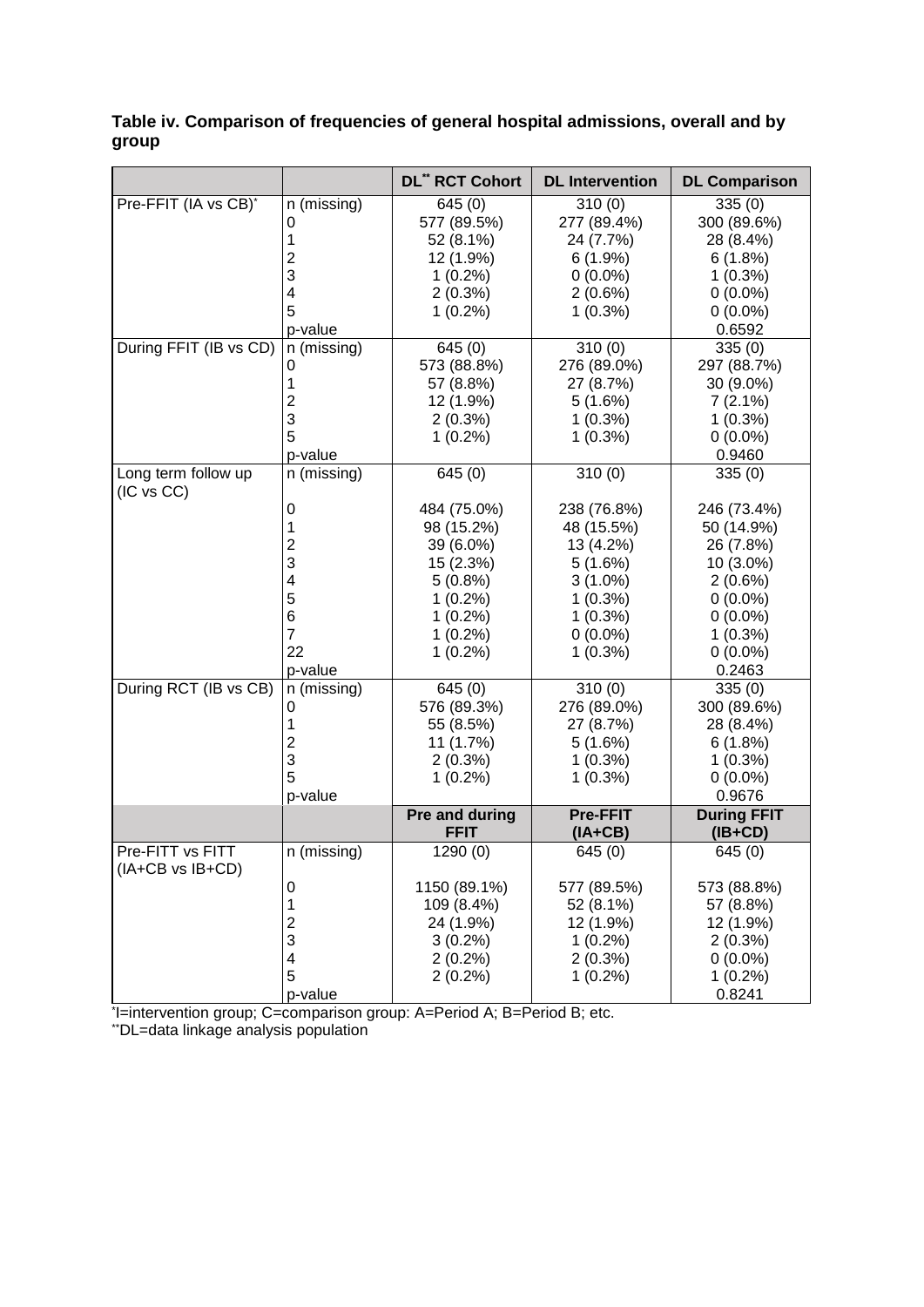# **Table v. Total number of prescriptions, and number of participants with at least one prescription before and during the FFIT programme**

|                                                          | Pre and during<br><b>FFIT</b> | <b>Pre-FFIT</b><br>$(IA+CB)^*$ | <b>During FFIT</b><br>$(IB+CD)$ |
|----------------------------------------------------------|-------------------------------|--------------------------------|---------------------------------|
| Total number of prescriptions                            | 16797                         | 8047                           | 8750                            |
| Number of participants with at<br>least one prescription | 1035                          | 522                            | 513                             |

\* I=intervention group; C=comparison group: A=Period A; B=Period B; etc.

# **Table vi. Comparison of participants with at least one prescription, overall and by group**

|                                   |             | <b>DL** RCT Cohort</b> | <b>DL</b> Intervention | <b>DL Comparison</b> |
|-----------------------------------|-------------|------------------------|------------------------|----------------------|
| Pre-FFIT (IA vs CB)*              | n (missing) | 645(0)                 | 310(0)                 | 335(0)               |
|                                   | Yes [n (%)] | 522 (80.9%)            | 241 (77.7%)            | 281 (83.9%)          |
|                                   | No [n (%)]  | 123 (19.1%)            | 69 (22.3%)             | 54 (16.1%)           |
|                                   | p-value     |                        |                        | 0.0474               |
| During FFIT (IB vs CD)            | n (missing) | 645(0)                 | 310(0)                 | 335(0)               |
|                                   | Yes [n (%)] | 513 (79.5%)            | 241 (77.7%)            | 272 (81.2%)          |
|                                   | No [n (%)]  | 132 (20.5%)            | 69 (22.3%)             | 63 (18.8%)           |
|                                   | p-value     |                        |                        | 0.2776               |
| Long term follow up (IC vs<br>CC) | n (missing) | 645(0)                 | 310(0)                 | 335(0)               |
|                                   | Yes [n (%)] | 574 (89.0%)            | 269 (86.8%)            | 305 (91.0%)          |
|                                   | No [n (%)]  | 71 (11.0%)             | 41 (13.2%)             | 30 (9.0%)            |
|                                   | p-value     |                        |                        | 0.0834               |
| During RCT (IB vs CB)             | n (missing) | 645(0)                 | 310(0)                 | 335(0)               |
|                                   | Yes [n (%)] | 522 (80.9%)            | 241 (77.7%)            | 281 (83.9%)          |
|                                   | No [n (%)]  | 123 (19.1%)            | 69 (22.3%)             | 54 (16.1%)           |
|                                   | p-value     |                        |                        | 0.0474               |
|                                   |             | Pre and during         | <b>Pre-FFIT</b>        | <b>During FFIT</b>   |
|                                   |             | <b>FFIT</b>            | $(IA+CB)$              | $(IB+CD)$            |
| Pre-FFIT vs FFIT                  | n (missing) | 1290 (0)               | 645(0)                 | 645(0)               |
| (IA+CB vs IB+CD)                  |             |                        |                        |                      |
|                                   | Yes         | 1035 (80.2%)           | 522 (80.9%)            | 513 (79.5%)          |
|                                   | No.         | 255 (19.8%)            | 123 (19.1%)            | 132 (20.5%)          |
|                                   | p-value     |                        |                        | 0.4013               |

\* I=intervention group; C=comparison group: A=Period A; B=Period B; etc.

\*\*DL=data linkage analysis population; Bold denotes statistical significance